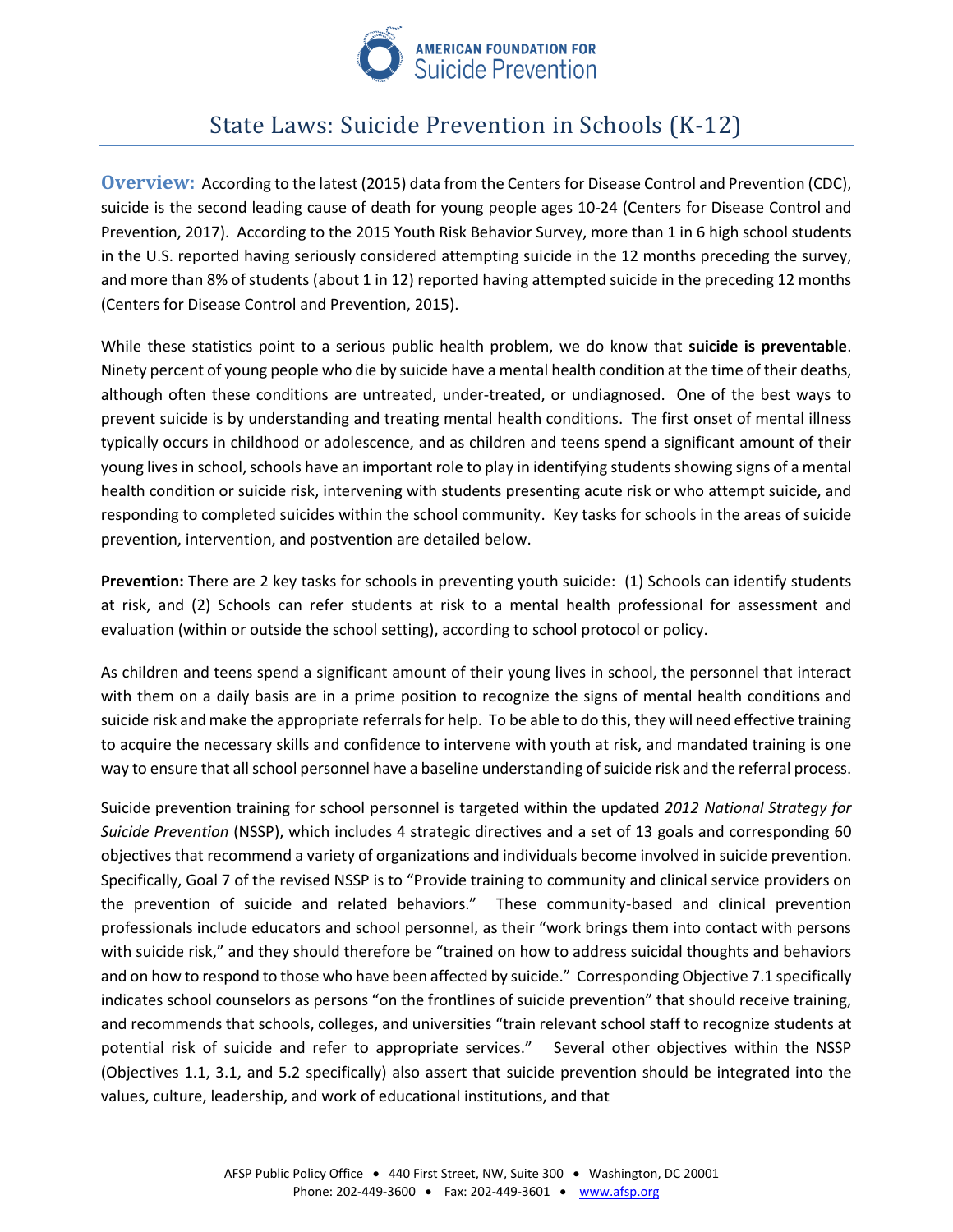

schools, colleges, and universities have a role to play in "training personnel who are in contact with individuals with suicide risk, and providing support to individuals in crisis," (U.S. Department of Health and Human Services Office of the Surgeon General and National Action Alliance for Suicide Prevention [U.S. Dept. of HHS & Action Alliance], 2012).

Teachers and other school personnel must not only be well-equipped to identify and communicate with their students about suicidal behaviors, but they must also be able to accurately discuss these issues with each other. While school staff and faculty should not be expected to make clinical diagnoses, they should be able to recognize developing signs and symptoms associated with suicide risk, mental health conditions, and substance abuse. Providing these professionals with the skills, vocabulary, and techniques to be comfortable with these issues through specific training "could enhance these providers' ability to provide support to individuals at risk and make appropriate referrals," (U.S. Dept. of HHS & Action Alliance, 2012).

Prevention efforts cannot be done in isolation. Preventive approaches like training school personnel to identify risk factors and warning signs should be built on a foundation that also responds to two serious issues currently facing schools – students at high risk of suicide and a death by suicide in the school community. With intervention and postvention policies in place to ensure students at risk receive appropriate services and that suicides in the school community are addressed safely, preventive approaches such as staff training will be even more likely to prevent suicide. This is why it is imperative that schools adopt comprehensive policies and procedures on suicide prevention, intervention, *and* postvention to support personnel and to provide them with a clear roadmap, accessible year-round, for how to prevent, intervene in, and respond to student suicidal behavior.

**Intervention:** Comprehensive policies and procedures that incorporate methods of suicide intervention in addition to preventive measures will ensure that educators have guidance around and are supported in intervening with students at high risk for suicide or who attempt suicide at school. With a comprehensive intervention policy in place, educators will be empowered to intervene appropriately and confusion over educator roles and the referral process will be eliminated. Many schools cannot directly provide mental health services for students at risk, nor should teachers be taking on that role. Therefore, it is important that in-school and community mental health service providers to whom students can be referred are identified during the development of school policy and that these service providers and parents be involved while developing intervention protocols.

**Postvention:** The term "postvention" refers to the coordinated school response following a completed suicide in the school community.Suicide in a school community is tremendously sad, often unexpected, and can leave a school with many uncertainties about what to do next. Faced with students struggling to cope and a community struggling to respond, schools need concrete, pragmatic guidance on how to support both students and staff – *before* a crisis occurs. Comprehensive school policy that incorporates methods of postvention will ensure that educators know how to respond safely when a suicide occurs in the school community, avoiding suicide contagion or "copycat" suicides, and that educators are equipped to support affected students and their families as well as fellow school staff. Research shows that effective postvention support can contribute toward overall preventive efforts.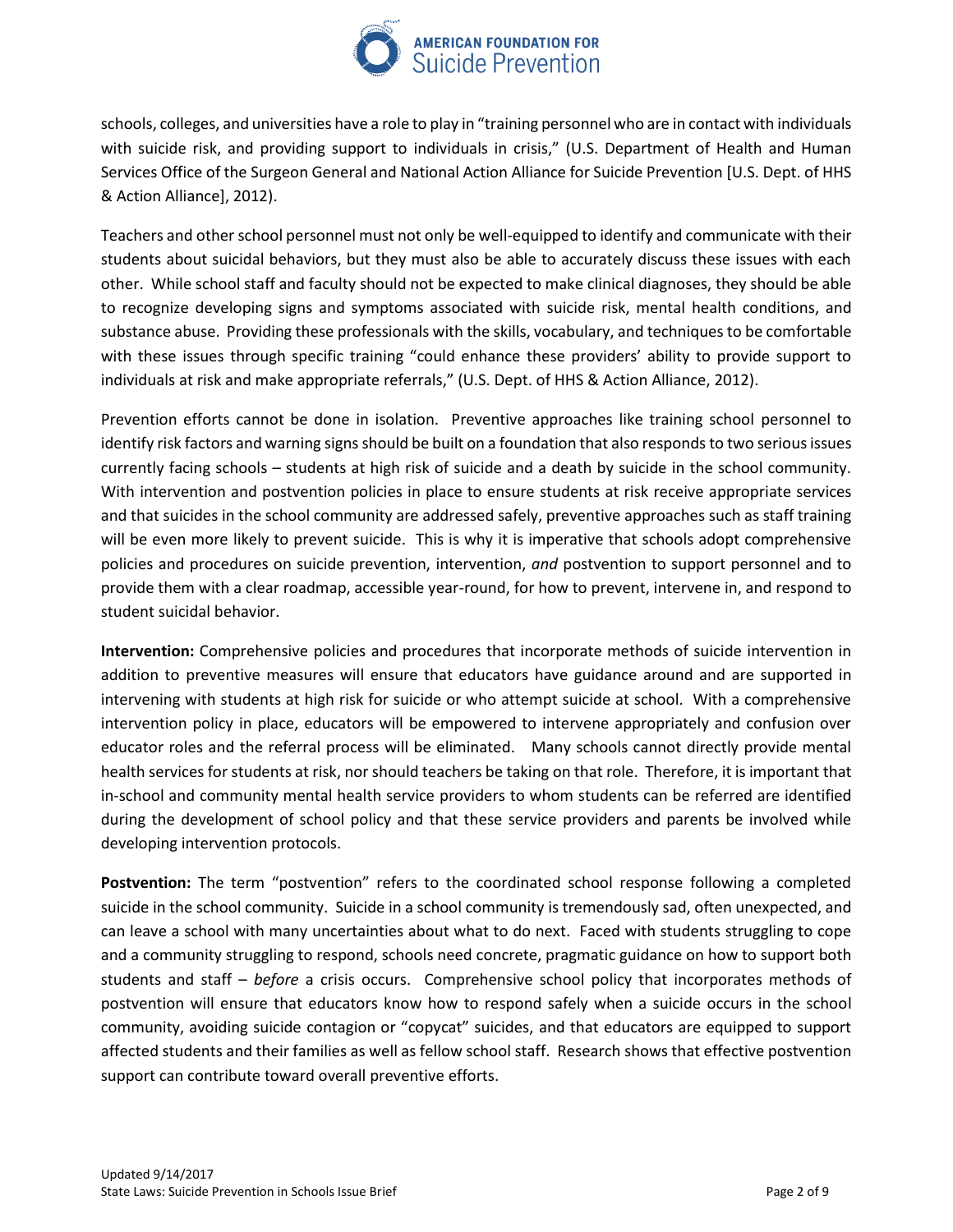

Current State Laws: State Mandated Annual Training (11 states)

There are currently eleven states (Alaska, Delaware, Georgia, Kansas, Kentucky, Louisiana, Maryland, Nebraska, North Dakota, Tennessee, and Texas) that mandate annual suicide prevention training for school personnel. In Alaska, Georgia, Kansas, Louisiana, North Dakota, Tennessee, and Texas, this mandate is titled the *Jason Flatt Act*.

- **Alaska** requires 2 hours of training each year for teachers, administrators, counselors, and specialists who provide services to students in grades 7-12 [adopted 2012]
- **Delaware** requires public school employees to receive 90 minutes of training each year; training materials must be evidence based and developed/approved by the Departments of Health and Social Services, Services for Children Youth and their Families, and Education [adopted 2015]
- **Georgia** requires annual training for all certificated public school personnel; the training must be provided within the framework of existing in-service training programs offered by the department of education or as part of required professional development offered by a local school system [adopted 2015]
- **Kansas** requires each school district board of education to provide suicide awareness and prevention programming to all school staff, including a minimum of 1 hour of training per calendar year [adopted 2016]
- **Kentucky** requires 2 hours of "self-study review of suicide prevention materials" each year for high school and middle school principals, guidance counselors, and teachers [adopted 2010]
- **Louisiana** requires 2 hours of in-service training each year for teachers, school counselors, principals, and other administrators "for whom such training is deemed beneficial" [adopted 2008]
- **Maryland** requires, beginning on or before July 1, 2018, that all certificated school personnel who have direct contact with students on a regular basis complete a training each year in the skills required to understand and respond to youth suicide risk and to identify professional resources to help students in crisis [amended 2017; Maryland's original *Lauryn's Law*, adopted in 2015, only applied to school counselors and was not an annual requirement]
- **Nebraska** requires at least 1 hour of training each year for all public school nurses, teachers, counselors, school psychologists, administrators, school social workers, and other "appropriate personnel"; also requires the department of education to collaborate with others in the state to develop a list of approved training materials that identify available mental health services and instruct on when and how to refer youth and their families to those services [adopted 2014]
- **North Dakota** requires that middle and high school teachers, administrators, and instructional staff receive at least 2 hours of professional development annually in youth suicide risk indicators, appropriate responses, and referral sources [adopted 2013, added annual requirement 2015]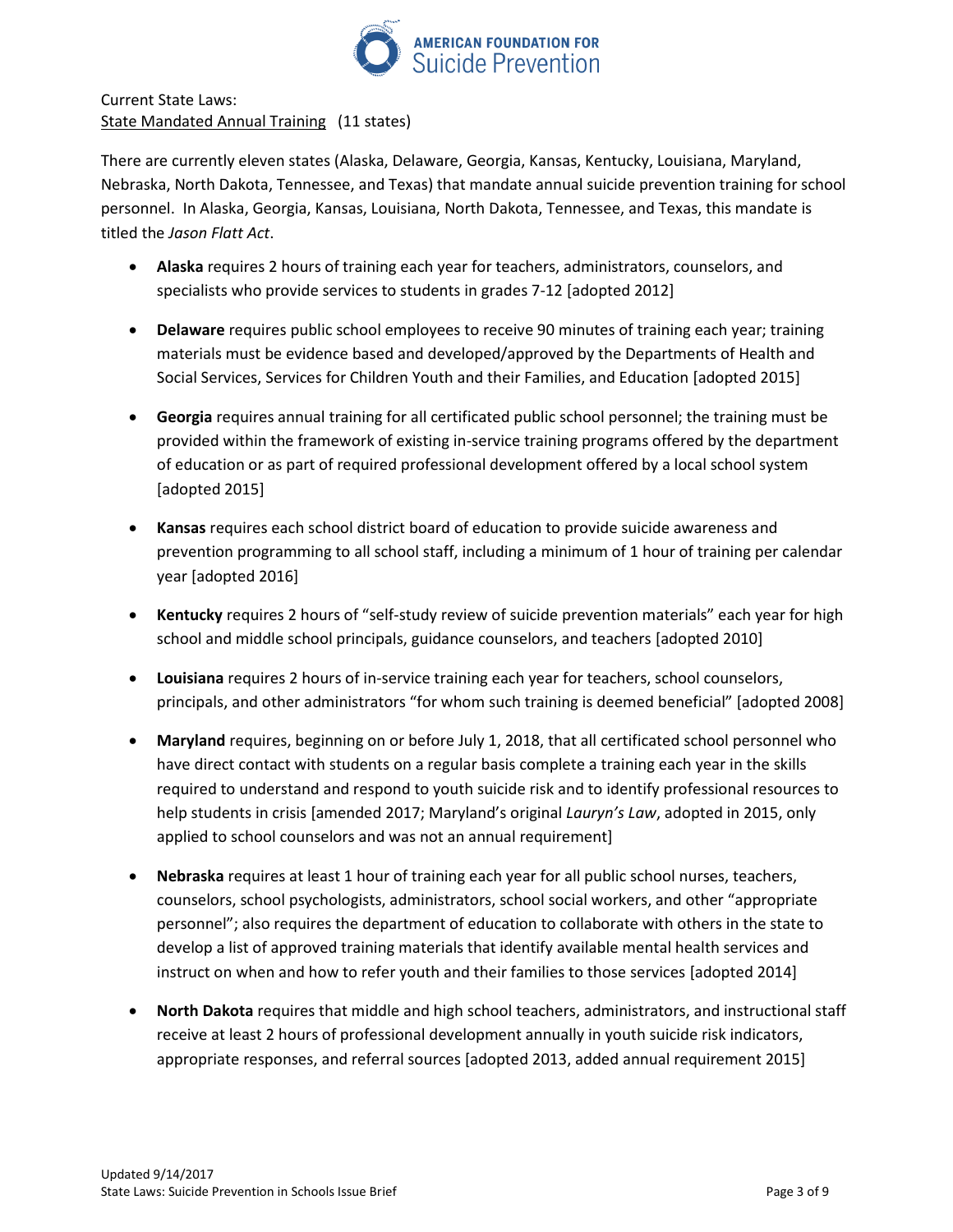

- **Tennessee** originally required 2 hours of in-service training each year for teachers and principals [adopted 2007]; effective 7/1/16, the expanded law requires 2 hours of in-service training each year for all school employees [adopted 2016]
- **Texas**:
	- o Requires annual staff development for educators in suicide prevention; training must be based on best practice recommended by the Department of State Health Services in coordination with the Texas Education Agency and may be completed via independent online review [adopted 2015];
	- o Requires that minimum academic qualifications for certified educators also require instruction regarding mental health, substance abuse, and youth suicide, provided through a program selected from the list of recommended best practice-based programs established under §161.325 Health and Safety Code, and including effective strategies for teaching and intervening with students with mental or emotional disorders, including de-escalation techniques and positive behavioral interventions and supports [initially adopted 2013, amended 2015]

#### State Mandated Training, Not Annual (16 states plus DC)

There are currently sixteen states plus DC (Arkansas, Connecticut, DC, Illinois, Indiana, Maine, Massachusetts, Mississippi, New Jersey, Ohio, Pennsylvania, South Carolina, South Dakota, Utah, Washington, West Virginia, and Wyoming) that mandate training in suicide prevention for school personnel but do not specify that the training must be annual. In Arkansas, Mississippi, Ohio, South Carolina, South Dakota, West Virginia, and Wyoming, the law is titled the *Jason Flatt Act.*

- **Arkansas** requires 2 hours of training every 5 years for licensed personnel [adopted 2011]
- **Connecticut** requires (an unspecified duration of) training once, as a condition of initial certification for beginning teachers; local boards of education must also provide an in-service training program for teachers, administrators, and pupil personnel that includes information on youth suicide prevention and response [adopted 2011]
- **District of Columbia** requires all teachers and principals in public schools and public charter schools and staff employed by child development facilities complete the DC Youth Behavioral Health Program (includes recognizing warning signs and risk factors for youth suicide and best practices for suicide prevention, intervention, and postvention) once every two years [adopted 2016]
- **Illinois** requires school guidance counselors, teachers, school social workers, and other personnel who work with pupils in grades 7-12 to be trained (unspecified duration) and taught various intervention techniques; the training must be provided within the framework of existing in-service training programs or required professional development activities [adopted 2009]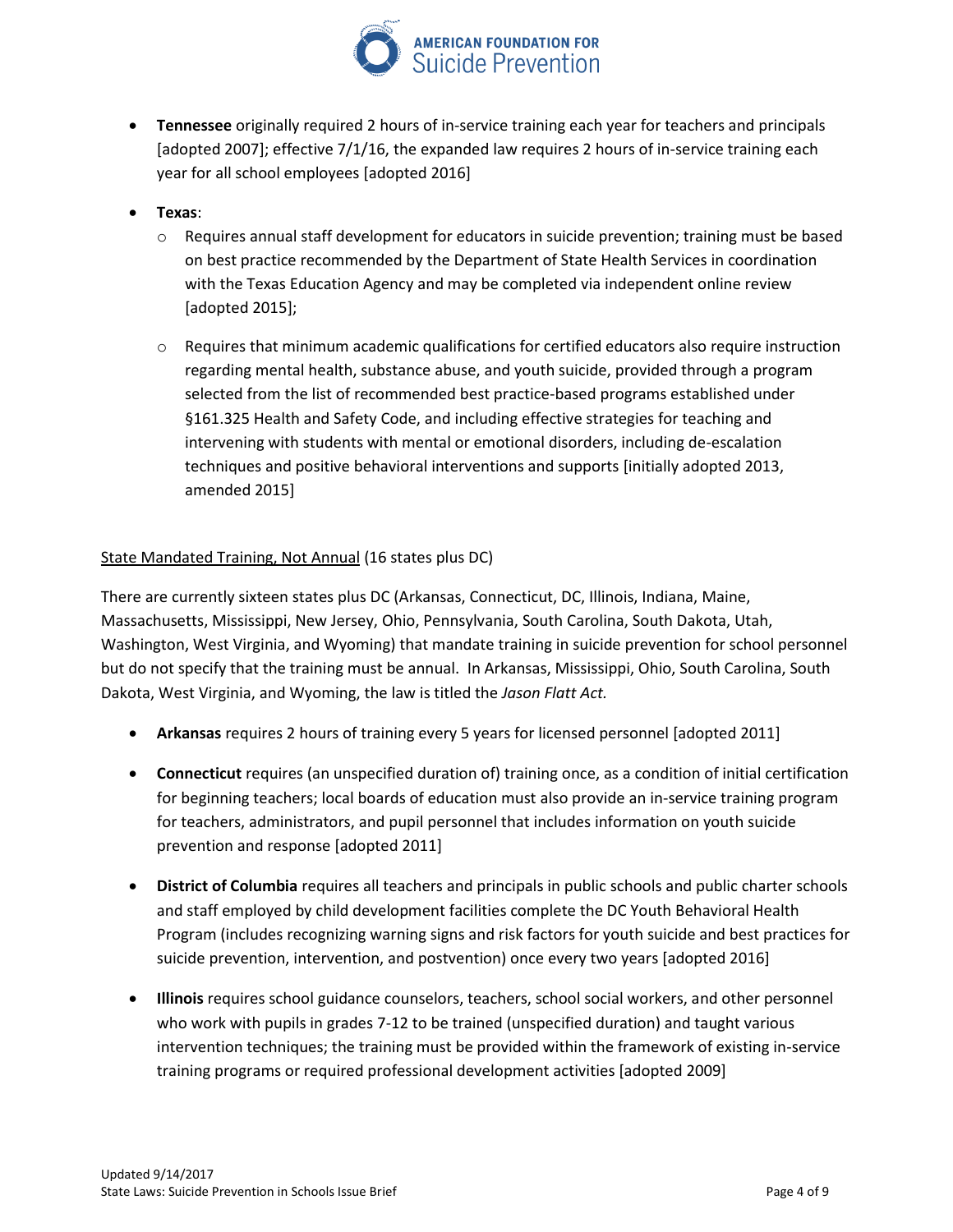

#### **Indiana**:

- o Requires, beginning after June 30, 2018, that each school corporation, charter school, and accredited nonpublic school require all principals, teachers, librarians, school counselors, school psychologists, school nurses, and school social workers employed at schools providing instruction to students in grades 5-12 participate in at least 2 hours of evidence based inservice youth suicide awareness and prevention training every 3 years [adopted 2017]
- $\circ$  Requires (an unspecified duration of) training as a requirement for initial teaching licensure, for applicants for initial teaching license at any grade level [adopted 2011]
- In **Maine**, beginning in the 2014-2015 school year for high schools and in the 2015-2016 school year for middle and elementary schools, all school personnel will be required to receive a 1-2 hour inservice training module in suicide prevention awareness every 5 years, and at least two personnel in each school will be required to take a more intensive one-day course in suicide prevention and intervention training every 5 years [adopted 2013]
- **Massachusetts** requires that all licensed school personnel receive at least 2 hours of training every three years [adopted 2014]
- **Mississippi** requires (an unspecified duration of) training for all newly employed school district employees [originally adopted 2009, when training requirement only applied to licensed teachers and principals; amended in 2017 to include all school district personnel]
- **New Jersey** requires 2 hours of training to be completed in each professional development period for public school teaching staff members; New Jersey is unique in that it specifies that a qualified trainer in the mental health community must administer the training [adopted 2006]
- **Ohio** requires that training in youth suicide, awareness, and prevention be incorporated into existing in-service training required for nurses, teachers, counselors, school psychologists, administrators, and any other "appropriate" personnel every 5 years [adopted 2012]
- **Pennsylvania**, beginning with the 2015-2016 school year, will require at least 4 hours of training every 5 years for professional educators in school buildings serving students in grades 6-12 [adopted 2014]
- **South Carolina** requires 2 hours of training every 5 years (consistent with the state's existing licensure cycle) [adopted 2012]
- **South Dakota** requires a minimum of 1 hour of training for initial certificate and renewal certificate as a teacher, administrator, or other educational professional [adopted 2016]
- **Utah** requires 2 hours of training consistent with the state's licensure cycle [adopted 2012]
- In **Washington**, school social workers, school nurses, school psychologists, and school counselors are required to receive at least 3 hours of training as a condition of professional certification [adopted 2013]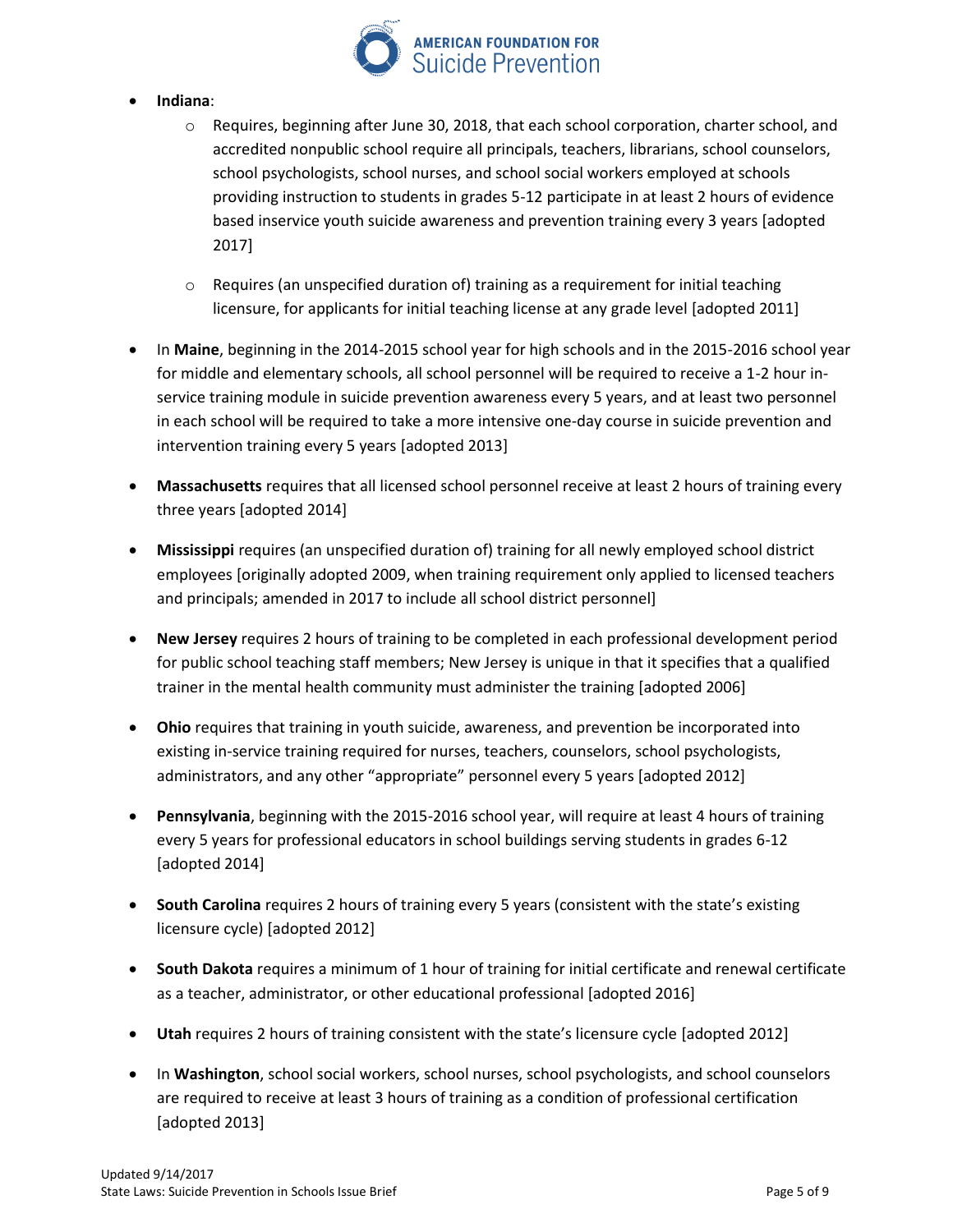

- **West Virginia** requires "routine education" for professional educators, including principals, administrators, and those service personnel having direct contact with students [adopted 2012]
- **Wyoming** requires at least 8 hours of suicide prevention education every 4 school years for all teachers and administrators using "suitable materials reviewed and recommended" by the state superintendent and the director of the department of education (beginning in the 2014-2015 school year) [adopted 2014]

#### State Encourages Training (15 states)

There are fifteen states (**Alabama, Arizona, California, Colorado, Florida, Michigan, Minnesota, Missouri, Montana, Nevada, New York, Oklahoma, Rhode Island, Virginia,** and **Wisconsin**) with laws in place that encourage suicide prevention training for school personnel. In some states this means the provision of access to training as an *option* for professional development. In others, structures are put in place by the legislature to provide for the training, but school personnel are not required to make use of those training options. Or, the state *allows* grant funding to be used for suicide prevention training, but does not require it.

#### School Policies & Programs on Suicide Prevention, Intervention, and Postvention

Sixteen states plus DC (**Alabama, California**, **Connecticut, Delaware, DC, Georgia, Illinois, Indiana, Kansas, Maine, Mississippi, Missouri, Montana, Pennsylvania, Tennessee, Utah, and Washington**) require school suicide prevention, intervention, and postvention policies and or suicide prevention programming statewide; seven other states (Arkansas, Louisiana, Maryland, New Jersey, Oklahoma, Texas, and Virginia) encourage such policies and or programming.

#### Other (Unique) School Suicide Prevention Statutes

- **Idaho** encourages the inclusion of teen early intervention specialists in schools to provide suicide prevention counseling services
- **Iowa** encourages early intervention programs for students at-risk for suicide
- **North Carolina** requires at least one employee within the local school administrative unit be trained in the unique needs of children who have immediate family members in the military, including training on suicide risks
- **Oklahoma** requires teachers, counselors, principals, administrators, and other school personnel to immediately notify the parents or legal guardians of students determined to be at risk for attempting suicide
- **Utah** requires schools to notify a parent or guardian if their student threatens to complete suicide or is involved in a bullying incident and maintain a record of that notification; school boards are required to adopt a policy regarding the process for parent/guardian notification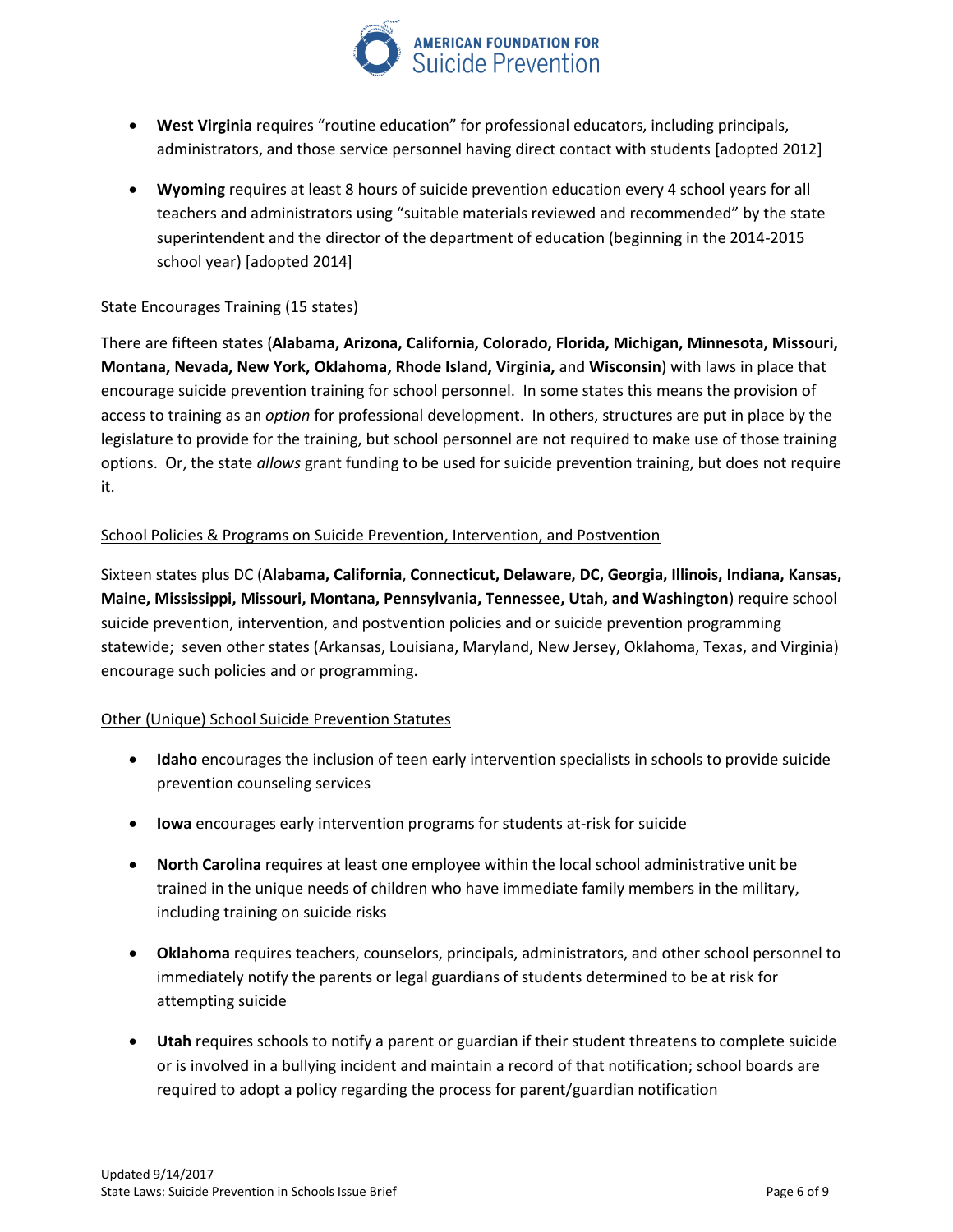

- **Utah** also requires school districts to offer evening parent seminars at no cost that cover a variety of topics, to include substance use and prevention, bullying, mental health, depression, suicide awareness, suicide prevention, and internet safety
- **Virginia** requires all licensed administrative or instructional personnel to contact a student's parent "as soon as practicable" should they have reason to believe, as a result of direct communication from a student, that such student is at imminent risk of suicide

**Current Advocacy Efforts:** The American Foundation for Suicide Prevention (AFSP) recognizes that the training of school personnel and adoption of comprehensive school policies are crucial steps toward reducing the rate of suicide among young people in the U.S., and has therefore made mandated school policies and suicide prevention training for these key gatekeepers public policy priorities. Many states that currently mandate suicide prevention training for school personnel achieved this through adopting a bill titled *The Jason Flatt Act,* the hallmark piece of legislation for the not-for-profit organization, the Jason Foundation, Inc. (JFI). In most states, the *Jason Flatt Act* mandates 2 hours of suicide prevention training for school personnel, although in each state the requirements vary slightly. Recognizing this accomplishment, and to better address this public policy priority, AFSP joined efforts with JFI in 2011-2017 to actively support passage of the *Jason Flatt Act* in Alabama, Alaska, Georgia, Kansas, Mississippi (expansion), North Dakota, Ohio, South Carolina, South Dakota, Tennessee (expansion), Utah, and Wyoming.

**AFSP Model Legislation on Suicide Prevention in Schools:** After working with JFI on several states in 2011-2012, AFSP wanted to promote this type of advocacy work in additional states where JFI has not introduced the *Jason Flatt Act*. For these states, AFSP has developed model legislation for use by AFSP Field Advocate volunteers, AFSP Chapter volunteers, and members of the general public who would like to propose this type of legislation to their own state lawmakers. In development of the model legislation, AFSP public policy staff consulted with members of AFSP's national Public Policy Council, referenced current empirical research and existing state laws, and incorporated feedback from staff and volunteers who were involved in the passage of suicide prevention training laws in their state. The model legislation is intended to serve as an ideal starting point with elected officials who are willing to consider sponsoring a suicide prevention in schools bill. **See page 9 of this document for the full model legislation**.

**Training Resources:** Every state has some form of suicide prevention training or awareness program available. However, the availability and accessibility of these programs vary. **The appeal of AFSP's Model Legislation on Suicide Prevention in Schools, and of the** *Jason Flatt Act,* **is that their language is worded to allow flexibility within states to choose the training programs that will best fit the educational environment(s) within their state**.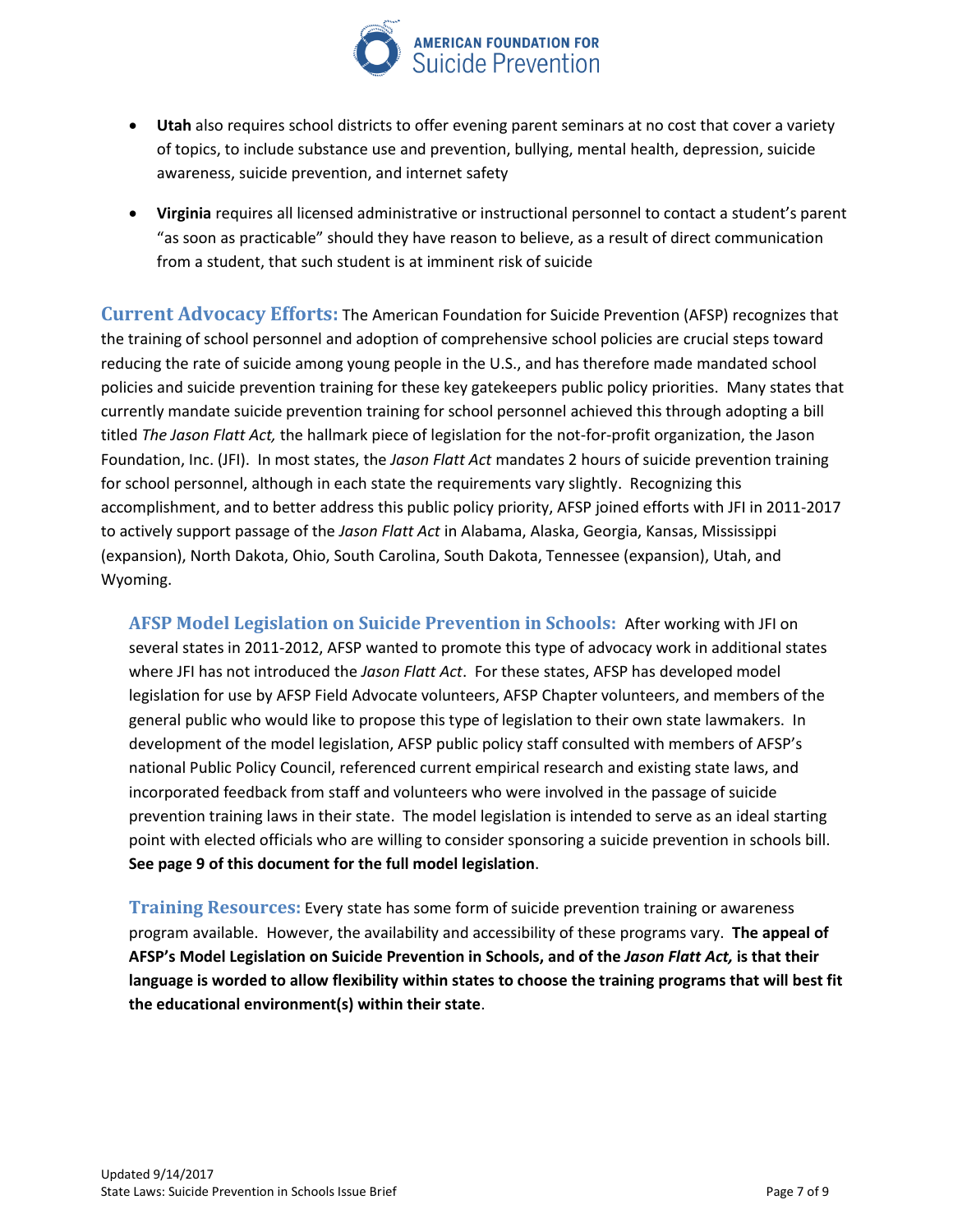

AFSP offers several resources for schools that may be used to implement existing laws or to offset the cost of proposed legislation (fiscal note). This includes, but is not limited to, AFSP's *More than Sad* educational program, AFSP's online *Signs Matter* program, and the jointly released *Model School District Policy on Suicide Prevention*. Details can be found online a[t http://afsp.org/our](http://afsp.org/our-work/education/)[work/education/.](http://afsp.org/our-work/education/) All resources are offered either as a free download online or through local AFSP chapters. Eighty five (85) AFSP chapters currently serve all 50 states across the U.S. Find your local chapter online a[t http://afsp.org/our-work/chapters/.](http://afsp.org/our-work/chapters/)

**References:** The following resources were consulted for statistics and background information for this overview:

Andriessen, K. (2009). Can postvention be prevention? *Crisis, 30*(1), 43-47.

- Centers for Disease Control and Prevention. (2017). National Center for Injury Prevention and Control: WISQARS Leading Causes of Death Reports, National and Regional, 1999-2015. Retrieved June 2, 2017 from [https://www.cdc.gov/injury/images/lc](https://www.cdc.gov/injury/images/lc-charts/leading_causes_of_death_age_group_2015_1050w740h.gif)charts/leading causes of death age group 2015 1050w740h.gif.
- Centers for Disease Control and Prevention. 2015 Youth Risk Behavior Surveillance System Results. Retrieved June 2, 2017 from [https://nccd.cdc.gov/youthonline/App/Results.aspx?LID=XX.](https://nccd.cdc.gov/youthonline/App/Results.aspx?LID=XX)
- Kessler, Amminger, Aguilar-Gaxiola, Alonso, Lee, & Ustun (2007). Age of onset of mental disorders: a review of recent literature. Current Opinion in Psychiatry, 20(4), 359-364.
- National Institute of Mental Health (NIMH), National Institutes of Health, U.S. Department of Health and Human Services. The Numbers Count: Mental Disorders in America. [online]. Available from URL: [http://www.nimh.nih.gov/health/publications/the-numbers-count-mental-disorders-in](http://www.nimh.nih.gov/health/publications/the-numbers-count-mental-disorders-in-america/index.shtml)[america/index.shtml](http://www.nimh.nih.gov/health/publications/the-numbers-count-mental-disorders-in-america/index.shtml)
- Substance Abuse and Mental Health Services Administration. Preventing Suicide: A Toolkit for High Schools. HHS Publication No. SMA-12-4669. Rockville, MD: Center for Mental Health Services, Substance Abuse and Mental Health Services Administration, 2012.
- U.S. Department of Health and Human Services (HHS) Office of the Surgeon General and National Action Alliance for Suicide Prevention. (September 2012). 2012 National Strategy for Suicide Prevention: Goals and Objectives for Action. Washington, DC: HHS. Retrieved September 11, 2012 from [http://www.surgeongeneral.gov/library/reports/national-strategy-suicide-prevention/full](http://www.surgeongeneral.gov/library/reports/national-strategy-suicide-prevention/full-report.pdf)[report.pdf.](http://www.surgeongeneral.gov/library/reports/national-strategy-suicide-prevention/full-report.pdf)